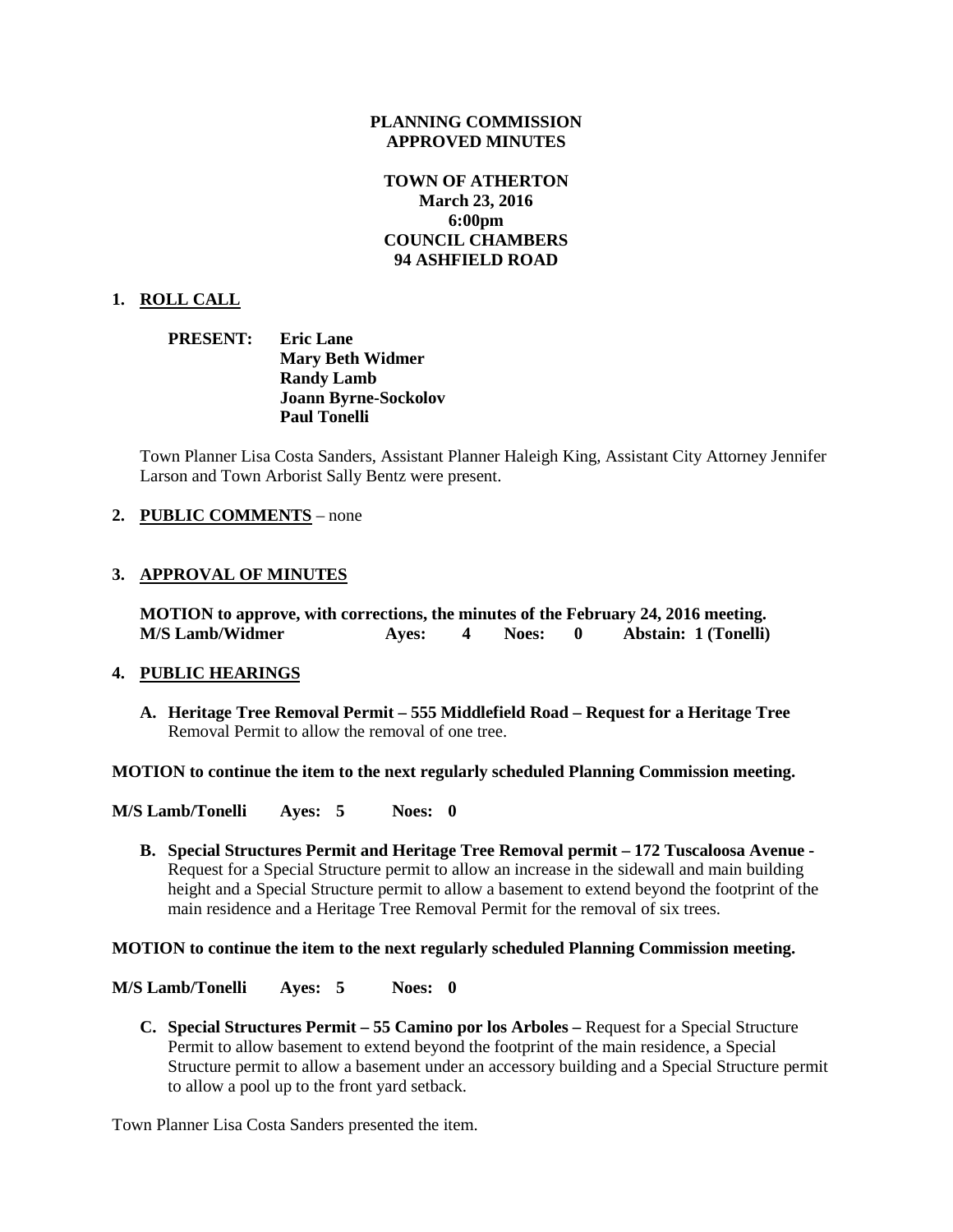Commissioner Widmer asked for clarification on the squaring off of the basement. Lisa Costa Sanders explained that staff viewed the request as smaller segments and not one big basement extension. The extensions don't extend beyond the exterior points of the house.

Commissioner Tonelli asked if there was any feedback from neighbors. Lisa Costa Sanders noted that interested neighbors were satisfied once they were shown the design.

## OPEN PUBLIC HEARING

Larry Tighe, project architect, spoke in favor of the project. He noted that the sunken garden is in keeping with the Town's privacy objectives.

Commissioner Lamb asked if the irregular shape of the house is the reason for the basements. Larry Tighe commented that the shape of the house bends to accommodate the garden.

Chair Lane asked why the basement doesn't follow the footprint of the house. Larry Tighe responded that it is designed to maximize event and entertainment space in addition to constrained circulation paths.

Commissioner Lamb asked about the floor area ratio. Larry Tighe responded that the ratio is 18%.

## CLOSE PUBLIC HEARING

Commissioner Lamb commented that he has no problem with the proposal.

Commissioner Tonelli expressed concern over applicants requesting special structure permits when they are working from a blank slate.

Commissioner Widmer noted that corner extensions are worrisome and precedent setting. Commissioner Sockolov commented that the Commission is seeing an increase in requests of this nature which suggests a trend.

Assistant City Attorney Jen Larson commented that setting precedent is not a concern. Planning Commission decisions are used as a guide but do not establish legal precedent.

## OPEN PUBLIC HEARING

Massy Mehdipour, property owner, spoke in favor of the project and gave background information on the design of the proposal.

## CLOSE PUBLIC HEARING

**MOTION to approve the Special Structure permit for a basement to extend beyond the footprint of the main residence at 55 Camino de los Arboles subject to the conditions contained in the Special Structure Permit Certificate.**

| <b>M/S Lamb/Tonelli</b> | Aves: |  |  | Noes: 2 (Lane, Widmer) |
|-------------------------|-------|--|--|------------------------|
|-------------------------|-------|--|--|------------------------|

*Findings:*

- *1. The proposed building or structure will not negatively impact neighboring properties with respect to privacy and view.*
- *2. The proposed building or structure complies with other development standards, restrictions, or limitations for the proposed building or structure, such as height and landscaping screening.*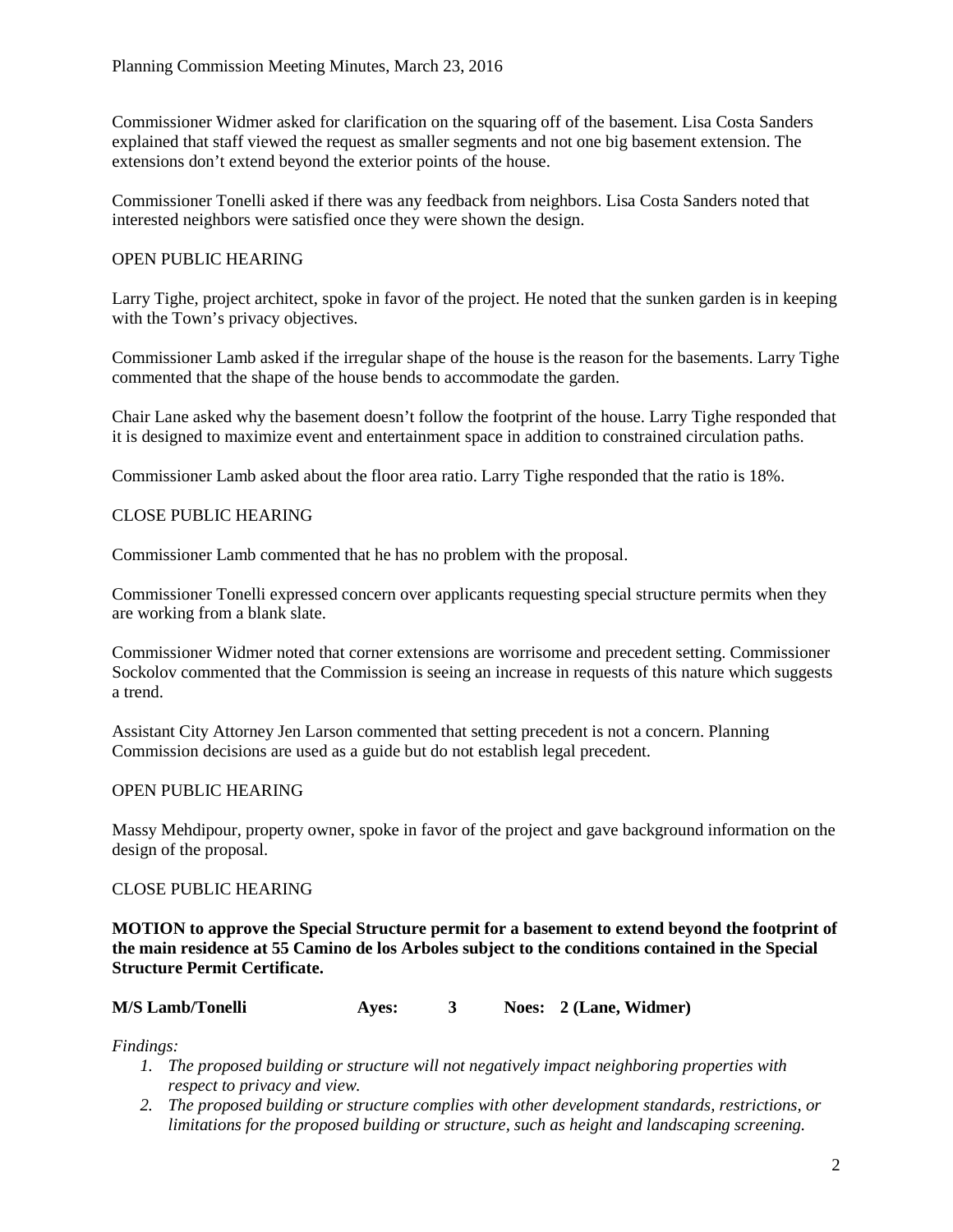*3. The granting of the special structures permit is consistent with the objectives of the general plan and this title.*

**MOTION to approve the Special Structure Permit to allow a basement under an accessory building at 55 Camino por los Arboles subject to the conditions contained in the Special Structure Permit certificate.**

**M/S Lamb/Tonelli Ayes: 5 Noes: 0**

**MOTION to approve the Special Structure permit to allow a pool up to the front yard setback at 55 Camino por lost Arboles subject to the conditions in the Special Structure Permit Certificate and based on the findings and for the reasons incorporated in the staff report.**

**M/S Lamb/Tonelli Ayes: 5 Noes: 0**

Chair Lane advised of the 10-day appeal period.

**D. Special Structures Permit and Heritage Tree Removal permit – 89 Tallwood –** Request for a Special Structures permit for retaining walls and a Heritage Tree Removal permit for the removal of one tree.

Town Planner, Lisa Costa Sanders presented the item. She explained the reasoning behind the tree removal and actions that will take place to save the tree.

Commissioner Sockolov asked if the Town Arborist will make scheduled visits to check on the status of the tree. Lisa Costa Sanders answered that the applicant's arborist will oversee the protection of the tree. Commission Sockolov would like to see scheduled visits from the Town Arborist.

Commission Widmer expressed concern about the lean of tree #16. Town Arborist, Sally Bentz, answered that tree #16 is far enough way from construction and she feels comfortable with the design around that tree. She further explained that three 36" box trees will be required in the event that the tree is required to be removed.

Chair Lane expressed confusion on granting a permit before one is deemed necessary for the status of the tree. Lisa Costa Sanders suggested adding to the Tree Removal Certificate to include visits from the Town Arborist.

## OPEN PUBLIC HEARING

Steve Borlick, architect, spoke in favor of the project. He explained the design decisions based on the locations of the trees.

Commissioner Lamb asked Steve Borlick to comment on the retaining walls. Steve Borlick commented that he was trying to maximize flat space in the backyard.

## CLOSE PUBLIC HEARING

Commissioner Lamb commented that he's not concerned about the trees. He fully supports removing the Eucalyptus tree. He also commented that it is a difficult site to build on.

**MOTION to approve the Special Structures permit for the retaining walls at 89 Tallwood Court based on the findings listed in the staff report and subject to the conditions listed in the draft Special Structures permit.**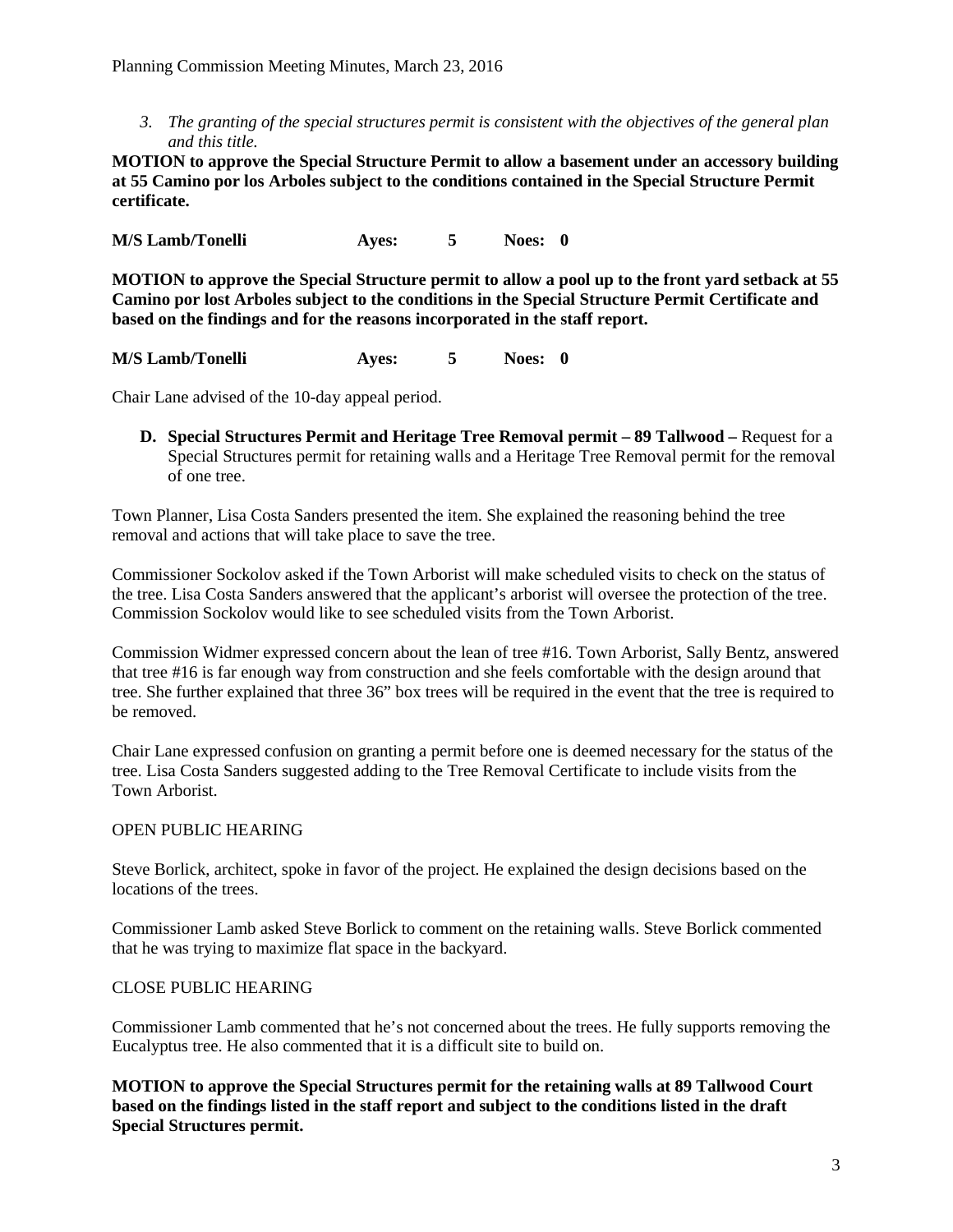## **M/S Tonelli/Lamb Ayes: 5 Noes: 0**

*Findings:*

- *1. The proposed building or structure will not negatively impact neighboring properties with respect to privacy and view.*
- *2. The proposed building or structure complies with other development standards, restrictions, or limitations for the proposed building or structure, such as height and landscaping screening.*
- *3. The granting of the Special Structure permit is consistent with the objectives of the General Plan and this title.*

**MOTION to approve the Heritage Tree Removal permit for the removal of one oak tree at 89 Tallwood Court based on the findings listed in the Staff report and subject to the conditions listed in the draft Special Structure permit with the following additional conditions.**

**M/S Tonelli/Lamb Ayes: 5 Noes: 0**

*Findings:*

*1. The removal of the tree would not be contrary to the purpose and intent of the General Plan.*

## *Modified/Additional Conditions:*

*1. Remove condition #1.*

*2. Add as condition #1: Care shall be taken to preserve tree #20 to the maximum extent feasible. If the tree fails, in the opinion of the Town Arborist, despite best efforts to preserve, it may be removed. The Town Arborist shall inspect the tree and determine if removal is necessary.*

Chair Lane advised of the 10-day appeal period.

**E. Special Structures permit – 61 Faxon Road –** Request for a Special Structures permit to allow a basement to extend beyond the footprint of the main residence.

Town Planner, Lisa Costa Sanders presented the item.

## OPEN PUBLIC HEARING

Gary Kohlsaat, architect, spoke in favor of the project and explained the necessity.

Commissioner Widmer expressed concern over the closets housing mechanical equipment being outside the footprint of the house. Lisa Costa Sanders explained the extensions.

## **MOTION to approve the Special Structures permit at 61 Faxon Road based on the findings, subject to the conditions listed in the draft Special Structures permit to allow a basement extension as depicted on the project plans.**

# **M/S Lamb/Sockolov Ayes: 4 Noes: 1 (Widmer)**

## *Findings:*

- *1. The proposed building or structure will not negatively impact neighboring properties with respect to privacy and view.*
- *2. The proposed building or structure complies with other development standards, restrictions, or limitations for the proposed building or structure, such as height and landscaping screening; and*
- *3. The granting of the special structures permit is consistent with the objectives of the general plan and this title.*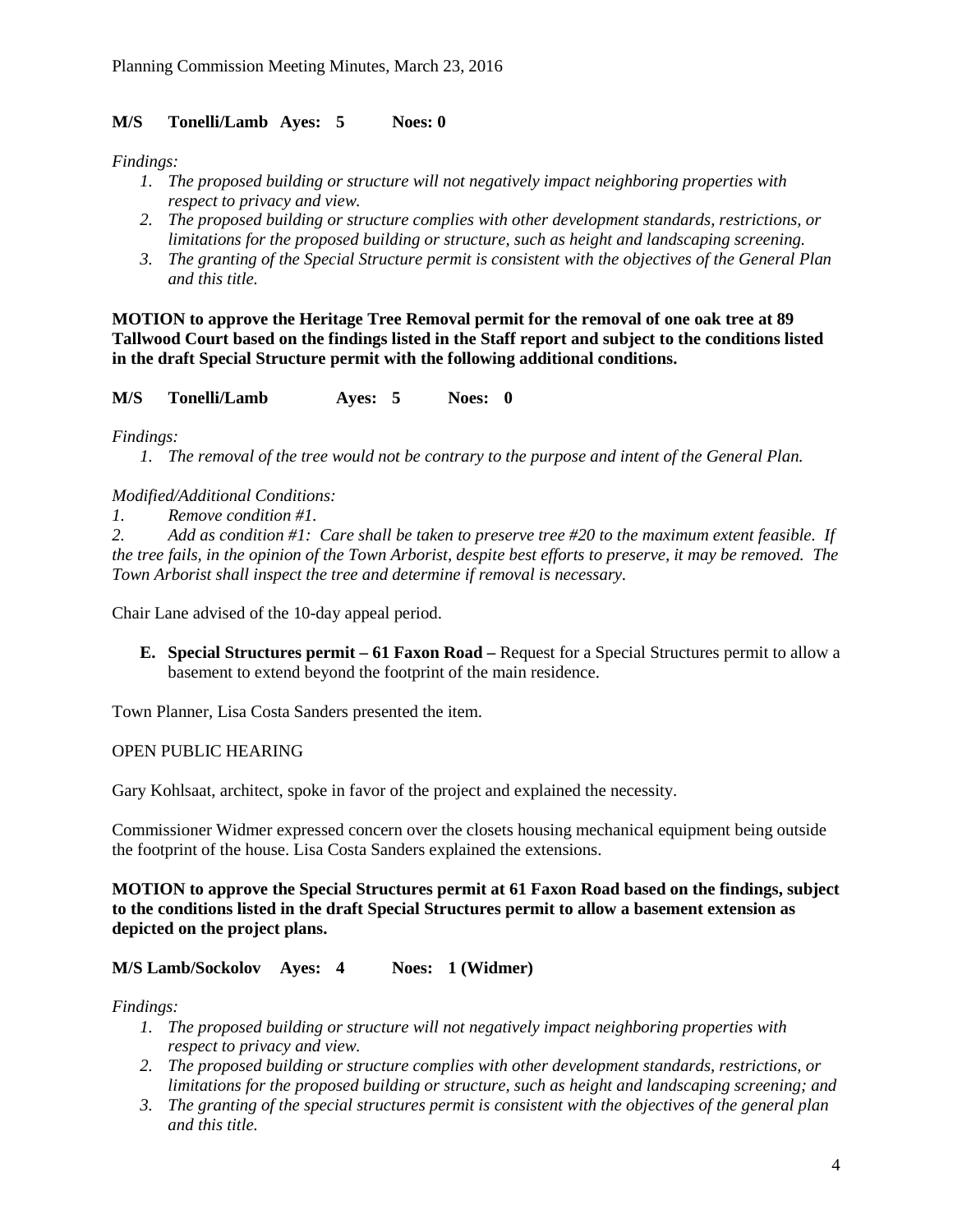Chair Lane advised of the 10-day appeal period.

## **F. Special Structures Permit – 12 Faxon Forest – Request for a Special Structures permit to allow a basement to extend beyond the footprint of the main residence.**

The application for a Special Structures permit for 12 Faxon Forest was withdrawn by the applicant. No action was taken by the Planning Commission.

**G. Special Structures Permit – 141 Tuscaloosa Avenue –** Request for a Special Structure permit to allow an increase in the sidewall height limit for a main residence.

Town Planner, Lisa Costa Sanders presented the item.

## OPEN PUBLIC HEARING

Huiwen Hsiao, architect, explained the design and spoke in favor of the project.

## CLOSE PUBLIC HEARING.

Commissioner Lamb confirmed the code about the increased setbacks.

## OPEN PUBLIC HEARING

Huiwen Hsaio explained that the height is to accommodate art work while keeping the modern style that the home owners like.

Lisa Costa Sanders explained that the municipal code doesn't work easily with the modern style of architecture and contemporary styles. Specifically, the sidewall regulations are restrictive.

Commissioner Lamb asked how important the tower element is to the design of the project. Huiwen Hsaio explained that the tower makes the aesthetic.

Lisa Costa Sanders explained that the project is not maxing out.

Commissioner Lamb asked about screening in the front of the property. Huiwen Hsaio explained that they will keep the existing landscaping. They may relocate a maple tree.

## CLOSE PUBLIC HEARING

Chair Lane confirmed that the highest point of the new project is two feet higher than the current house.

Commissioner Lamb commented that the house will be set way back on the lot.

**MOTION to approve the Special Structures permit at 141 Tuscaloosa based on the findings, subject to the conditions listed in the draft Special Structures permit to allow the vertical sidewalls for the main residence on the left and right elevations to exceed the maximum allowable height of 22 feet, up to 25 feet 0 inches, to allow the tower element of the main residence to have a top of roof ridge height of up to 32 feet, and to allow a basement extension as depicted on the project plans.**

**M/S Widmer/Lamb Ayes: 4 Noes: 1 (Tonelli) )**

*Findings:*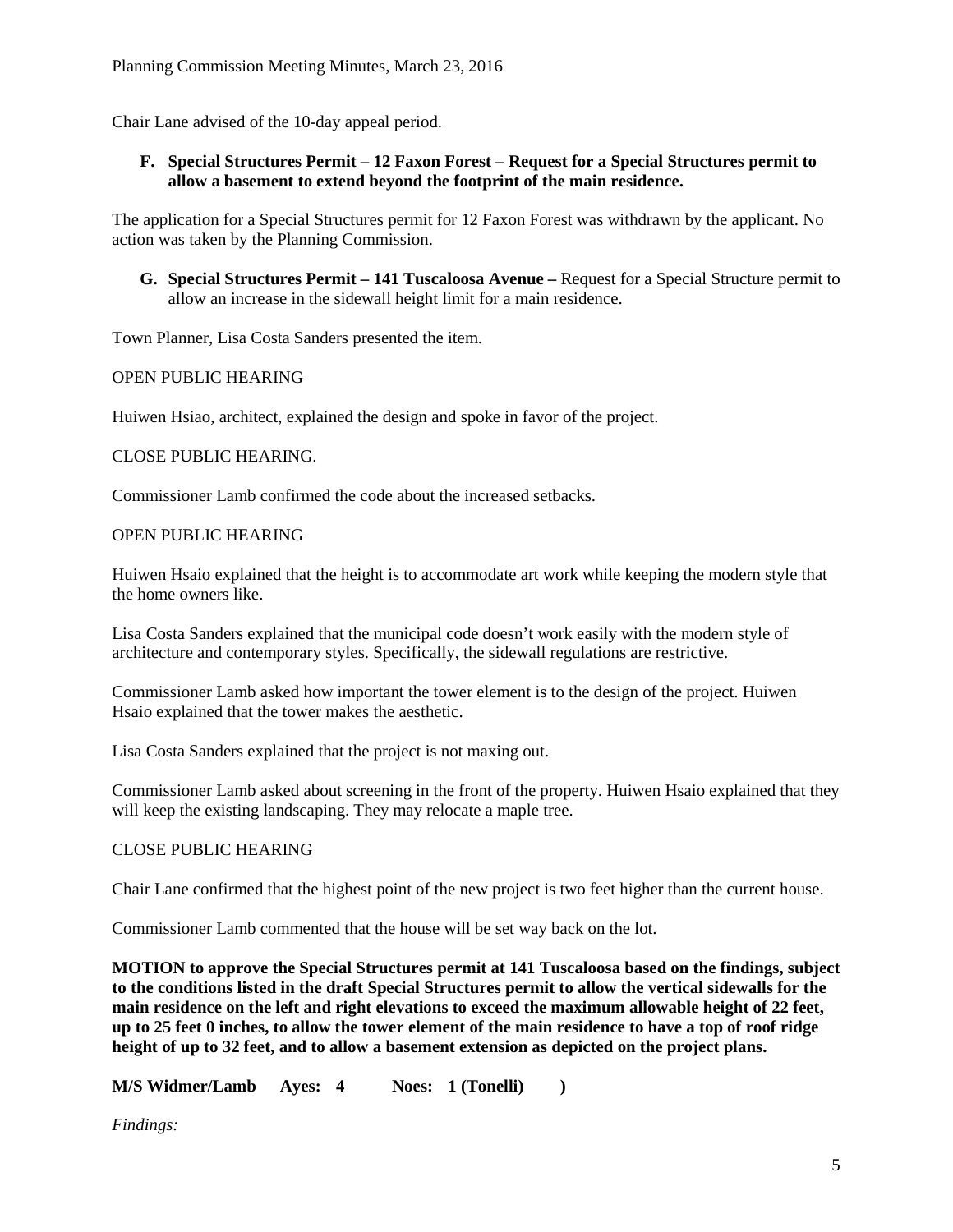- *1. The proposed building or structure will not negatively impact neighboring properties with respect to privacy and view;*
- *2. The proposed building or structure complies with other development standards, restrictions, or limitations for the proposed building or structure, such as height and landscaping screening; and*
- *3. The granting of the special structure permit is consistent with the objectives of the general plan and this title.*

Chair Lane advised of the 10-day appeal period.

**H. Special Structures Permit – 142 Glenwood Avenue –** Request for a Special Structure permit to allow an increase in the sidewall height limit for a main residence.

Commissioner Widmer recused herself from the meeting.

Assistant Planner Haleigh King presented the item.

## OPEN PUBLIC HEARING

Tobin Dougherty, architect, spoke in favor of the project.

## CLOSE PUBLIC HEARING

**MOTION to approve the Special Structure permit to allow the vertical sidewalls for the main residence on the front and rear elevations to exceed the maximum allowable height of 22 feet, up to 22 feet 8 inches at 142 Glenwood Avenue as the required findings can be met for the reasons enumerate in the staff report subject to the conditions listed in the draft Special Structure permit.**

**M/S Lamb/Sockolov Ayes: 4 Noes: 0 Recused: 1 (Widmer)**

Chair Lane advised of the 10-day appeal period.

# **5. NEW BUSINESS**

**A. Appoint two Planning Commissioners to work with the Tree Committee on revisions to the Atherton Municipal Code Section 8.10 relating to Tree Removals and Tree Protection Requirements.**

Town Planner Lisa Costa Sanders explained the background and requirements of the ad hoc Tree Committee.

After Commission discussion, Chair Lane appointed Commissioners Widmer and Sockolov.

# **6. COMMISSIONER'S REPORTS** –

Discussion ensued about the Civic Center plans and the next steps for the project. Commissioner Tonelli noted that the most recent meeting was well attended and he felt there was a large degree of satisfaction. Commission Widmer agreed that the meeting was well attended and the design was readily accepted.

The Commission discussed the trend of applications and construction of modern homes in Atherton. The current code makes modern homes difficult to design. Lisa Costa Sanders noted that the process to change the code could begin with a study session. She also noted that since the Town does not have design review, the code needs to be rewritten objectively.